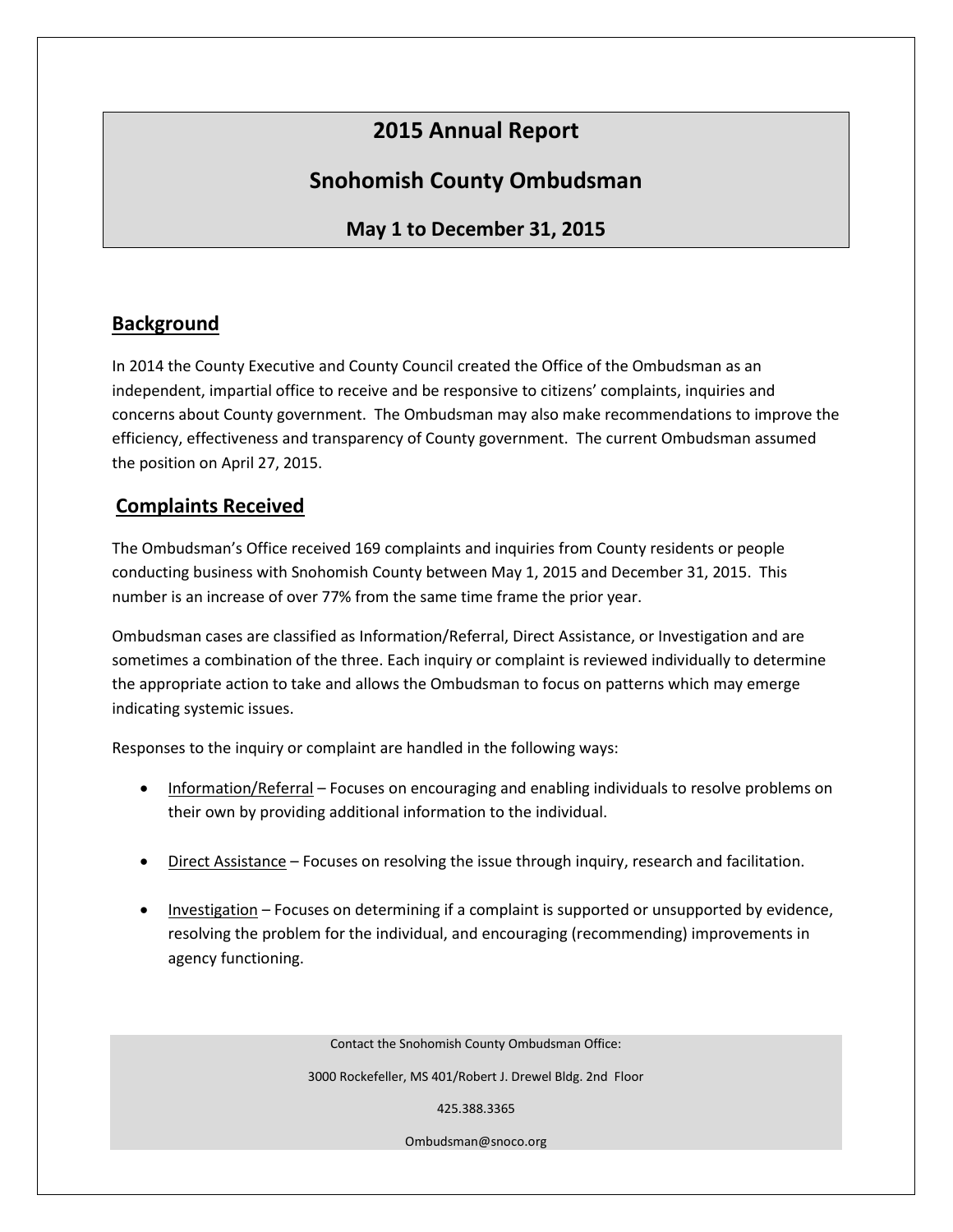### **Complaint/Inquiry Classification**

The chart below shows the number of cases associated with each county department and shows the response to the 169 complaints and inquiries received during the eight months of my tenure as Ombudsman in 2015.

| <b>Department</b>           | <b>Information</b> | <b>Assistance</b> | <b>Total</b> |
|-----------------------------|--------------------|-------------------|--------------|
| Assessor                    |                    | 3                 | 3            |
| Auditor                     |                    | 8                 | 8            |
| Clerk                       | 1                  | 2                 | 3            |
| <b>District Court</b>       | 3                  | 3                 | 6            |
| <b>Emergency Management</b> |                    | 2                 | 2            |
| Ethics                      | $\overline{2}$     | 1                 | 3            |
| Executive                   |                    |                   |              |
| <b>Facilities</b>           |                    | 5                 | 5            |
| General County Govt.        | 5                  | 3                 | 8            |
| <b>Human Resources</b>      | 5                  | 2                 | 7            |
| <b>Human Services</b>       | 5                  | 7                 | 12           |
| Other                       | 26                 | 12                | 38           |
| Parks and Recreation        | $\overline{2}$     | 1                 | 3            |
| <b>PDS</b>                  | 1                  | 22                | 23           |
| <b>Prosecuting Attorney</b> | $\overline{2}$     | 1                 | 3            |
| <b>Public Works</b>         |                    | 8                 | 8            |
| <b>Risk Management</b>      |                    | 1                 | $\mathbf{1}$ |
| Sheriff                     | 4                  | 17                | 21           |
| <b>Superior Court</b>       | 7                  | 3                 | 10           |
| Treasurer                   |                    | 4                 | 4            |
| <b>Total</b>                | 63                 | 106               | 169          |

### **Geographical Location of People Contacting the Ombudsman**